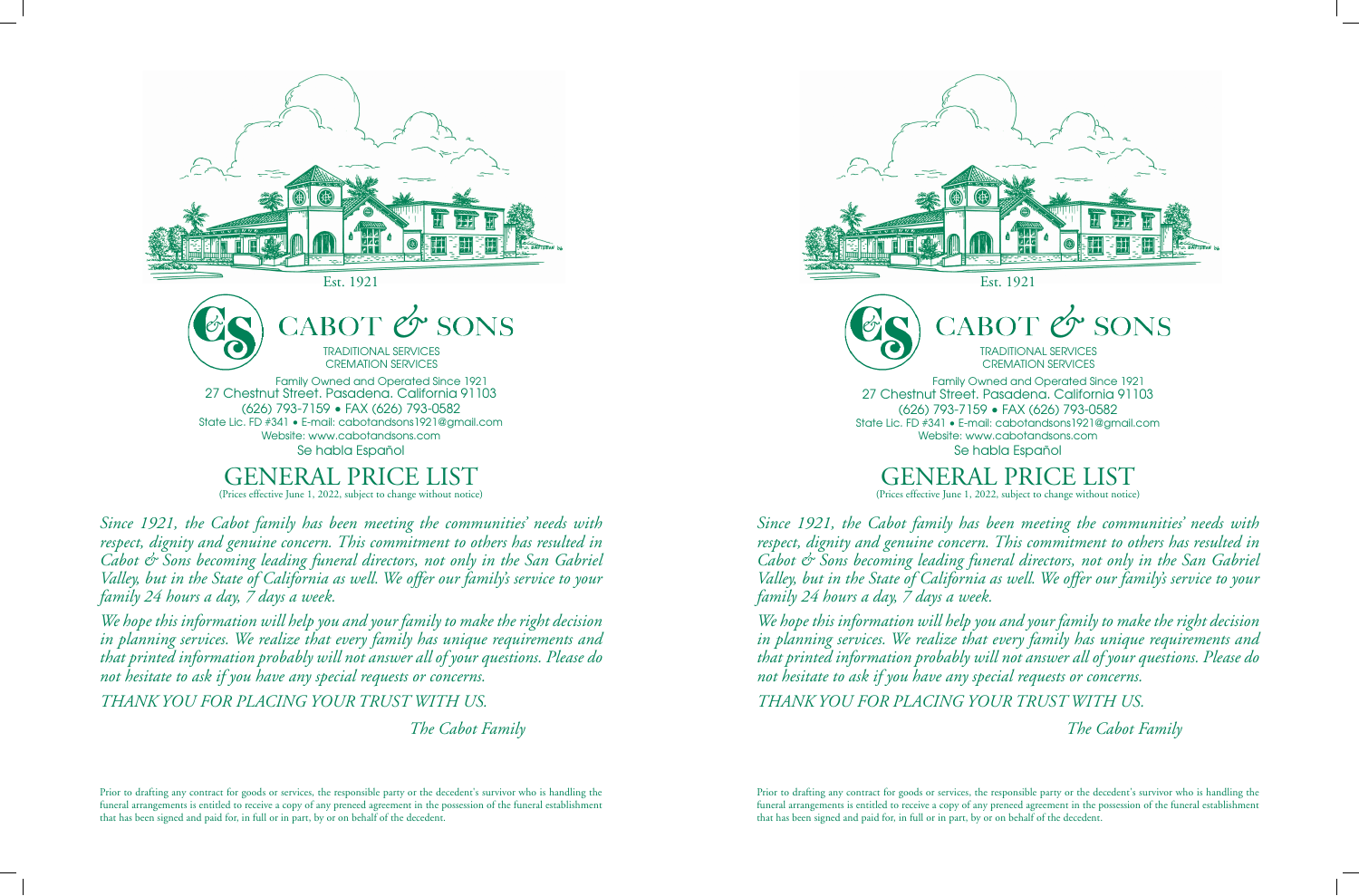# GENERAL PRICE LIST

*(Prices effective June 1, 2022. Subject to change without notice)*

*The goods and services shown below are those we can provide to our customers. You may choose only the items you desire. However, any funeral arrangements you select will include a charge for our basic services and overhead. If legal or other requirements mean you must buy any items you did not specifically ask for, we will explain the reason in writing on the statement we provide describing the Funeral Goods and Services you selected.*

#### I. PROFESSIONAL SERVICES

- A. Basic Services of Funeral Director and Staff ............................................................. \$2,525.00 Our fee for the basic services of funeral director and staff includes, but is not limited to:
	- 24 hour availability of staff to respond to initial request for service
	- Arrangement conference with family or responsible party
	- Preparation and filing of necessary authorizations and permits
	- Recording Vital Statistics
	- Notification to Social Security Administration
	- Coordinating arrangements with cemetery, crematory and/or other parties involved with final disposition
	- Overhead expenses relative to our facility such as professional licensing, legal and accounting fees, insurance, building, and utility expenses, parking lot and grounds, maintenance, taxes, equipment, furnishings, inventory costs, bookkeeping, secretarial and administrative expenses.

*This fee for our basic services and overhead will be added to the total cost of the funeral arrangements you select (This fee is already included in our charges for direct cremations, immediate burials, and forwarding or receiving remains.)*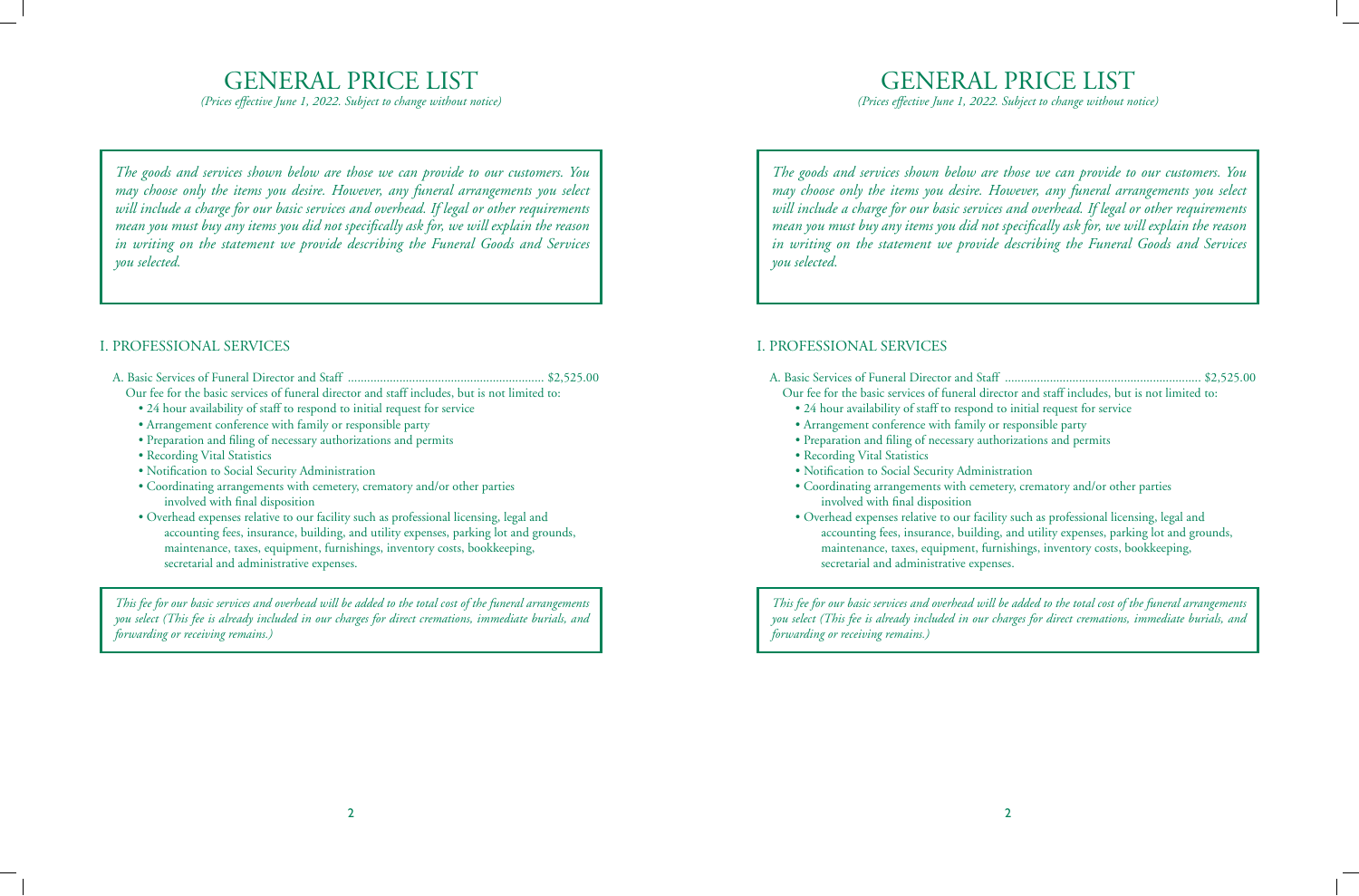Except in certain special cases, embalming is not required by law. Embalming may be necessary, however, if you select certain funeral arrangements such as a funeral with viewing/visitation. If you do not want embalming, you usually have the right to choose an arrangement that does not require you to pay for it, such as direct cremation or immediate burial.

C. Other Care of the Deceased

- External sanitary procedures and wrapping when body is not embalmed ............... \$275.00 • Refrigeration, each day .......................................................................................... \$ 95.00
- Post autopsy care and/or Post Tissue Procurement Care ......................................... \$375.00

## II. ADDITIONAL SERVICES AND FACILITY FEES

| A. Use of Facilities and Staff for Viewing (3 hrs.) (\$125 each addt'l hour)  \$475.00<br>• Set-up of viewing room<br>· Placement of encased remains<br>· Display of floral arrangements<br>· Staff for supervision and assistance during the viewing |
|-------------------------------------------------------------------------------------------------------------------------------------------------------------------------------------------------------------------------------------------------------|
| B. Use of Facilities and Staff for Memorial Service in Cabot Chapel  \$695.00<br>• Coordinating the funeral arrangements<br>• Staff to supervise and assist with the ceremony<br>• Set up and use of facilities for memorial service                  |
| • Coordinating the funeral arrangements<br>• Staff to supervise and assist with the ceremony<br>• Equipment and set-up for funeral at other facility                                                                                                  |
| • Coordinating the service at the graveside<br>• Staff for supervision and assistance of graveside service<br>· Equipment and set-up for service at graveside                                                                                         |
| (Body present/Chapel conclusion)<br>• Coordinating the funeral arrangements<br>• Staff to supervise and assist with ceremony<br>• Set-up and use of Chapel/Facilities for service                                                                     |
| · Tables & Chairs (incl table cloths)<br>• Clean up service<br>· Bottled Water                                                                                                                                                                        |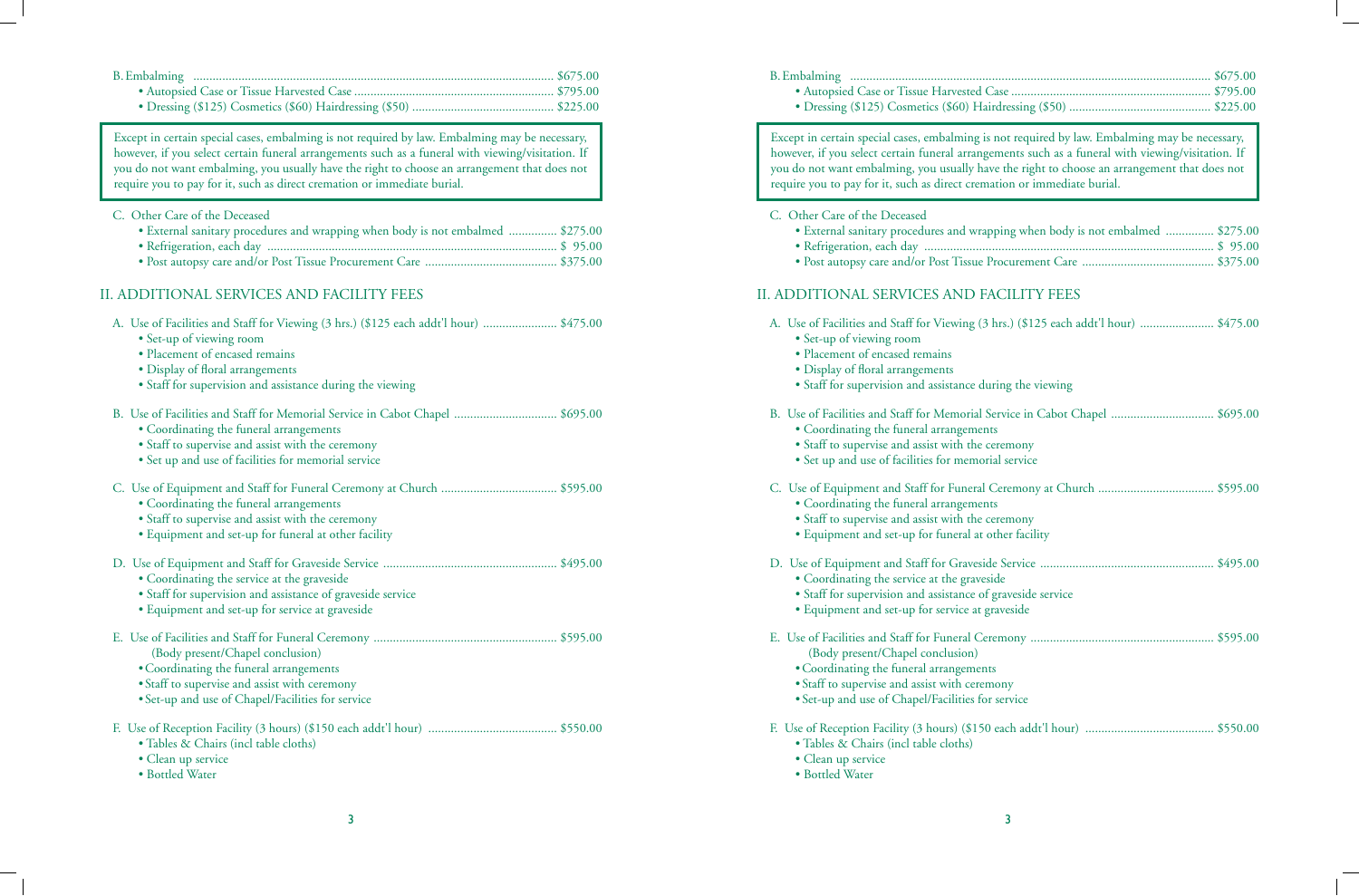## III. AUTOMOTIVE EQUIPMENT

| (within 30 mile radius of Pasadena) |  |
|-------------------------------------|--|
|                                     |  |
|                                     |  |
|                                     |  |
|                                     |  |

## IV. MERCHANDISE

| (A complete price list will be provided at the funeral home.) |  |
|---------------------------------------------------------------|--|
| (A complete price list will be provided at the funeral home.) |  |
|                                                               |  |
| (A complete price list will be provided at the funeral home.) |  |
|                                                               |  |
| F. Printed Materials                                          |  |
|                                                               |  |
|                                                               |  |
|                                                               |  |
|                                                               |  |
|                                                               |  |
|                                                               |  |
|                                                               |  |

• All Merchandise used in California subject to sales tax •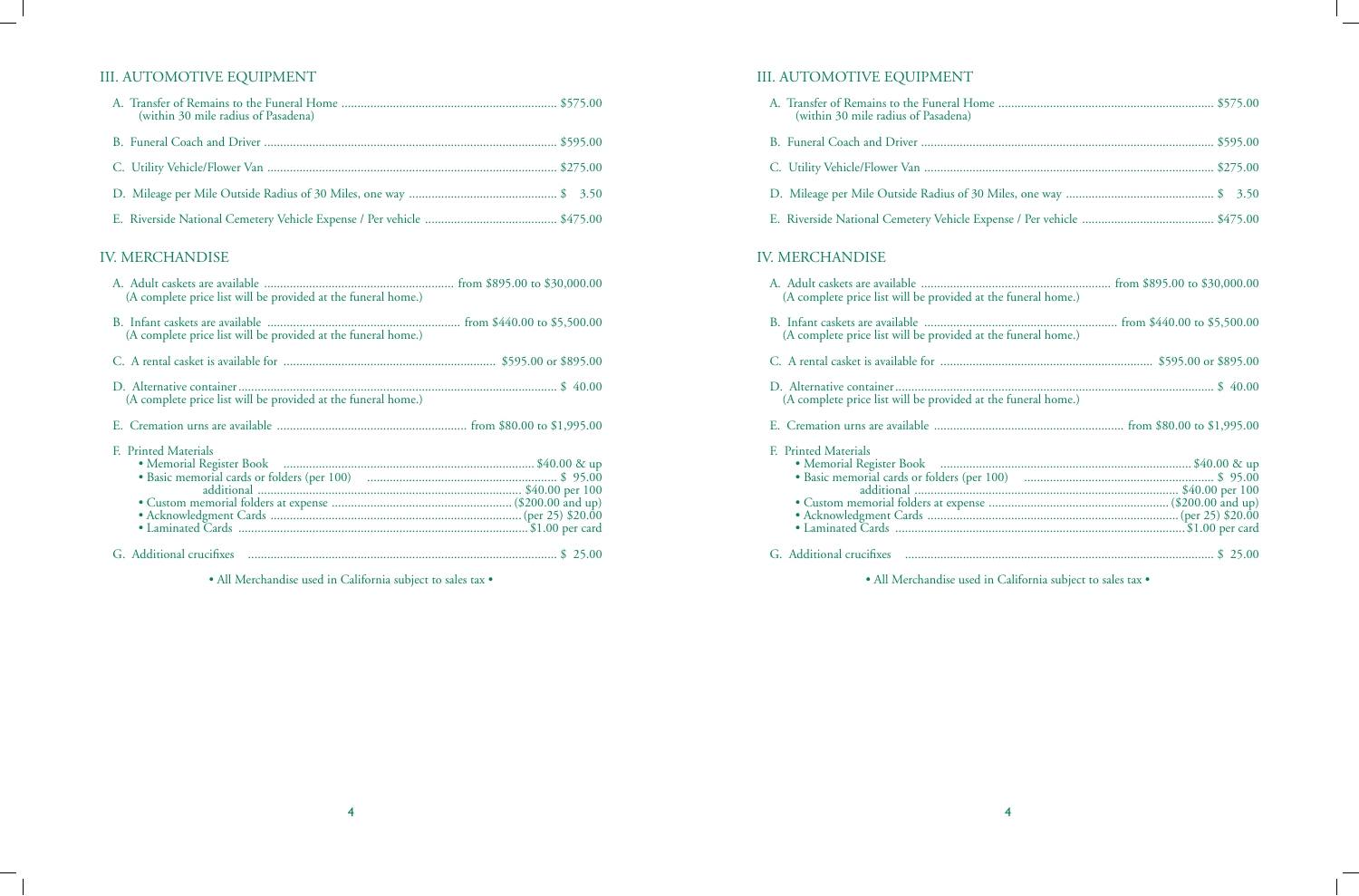*When services are purchased as a package or plan, Cabot & Sons can offer savings to the family. If deletions are made from any plan, the deductions will be made from the itemized total, not the plan total. These discounted packages are available only when a casket is selected at our funeral home.*

A. COMPLETE TRADITIONAL SERVICE AT LOCAL CHURCH...Itemized total \$5,885.00 With casket purchased at Cabot & Sons \$4,495.00 COMPLETE TRADITIONAL SERVICE AT CABOT CHAPEL ....Itemized total \$5,480.00 With casket purchased at Cabot & Sons \$3,995.00

- Basic services of funeral director and staff including death certificate service
- Transfer of remains to funeral home
- Embalming or other preparation of the remains
- Use of facilities and staff for viewing/visitation (3 hours) (deduct \$210 if no viewing)
- Set up procedures at church and staff for funeral service or chapel service
- Basic memorial cards or folders, acknowledgment cards and register book
- Funeral coach
- Graveside Service Included

#### B. GRAVESIDE SERVICES WITH VISITATION............................... Itemized total \$5,010.00 With casket purchased at Cabot & Sons \$3,495.00

- Basic services of funeral director and staff including death certificate service
- Transfer of remains to funeral home
- Embalming or other preparation of the remains
- Use of the facilities and staff for visitation/viewing (3 hours)
- Staff provided for direction of graveside service
- Basic memorial cards or folders, acknowledgment cards and register book
- Funeral coach
- WITHOUT VIEWING/VISITATION................................................................... \$2,975.00

#### C. IMMEDIATE BURIAL

 WITH FAMILY PROVIDED CASKET ................................................................. \$2,490.00 WITH ANY CASKET ON CASKET PRICE LIST....... \$2,490.00 plus cost of casket selected

- Basic services of funeral director and staff including death certificate service
- Transfer of remains to funeral home
- Sanitation, wrapping and casketing of unembalmed remains
- Transfer to cemetery (at non-specified time)
- (No rites or service)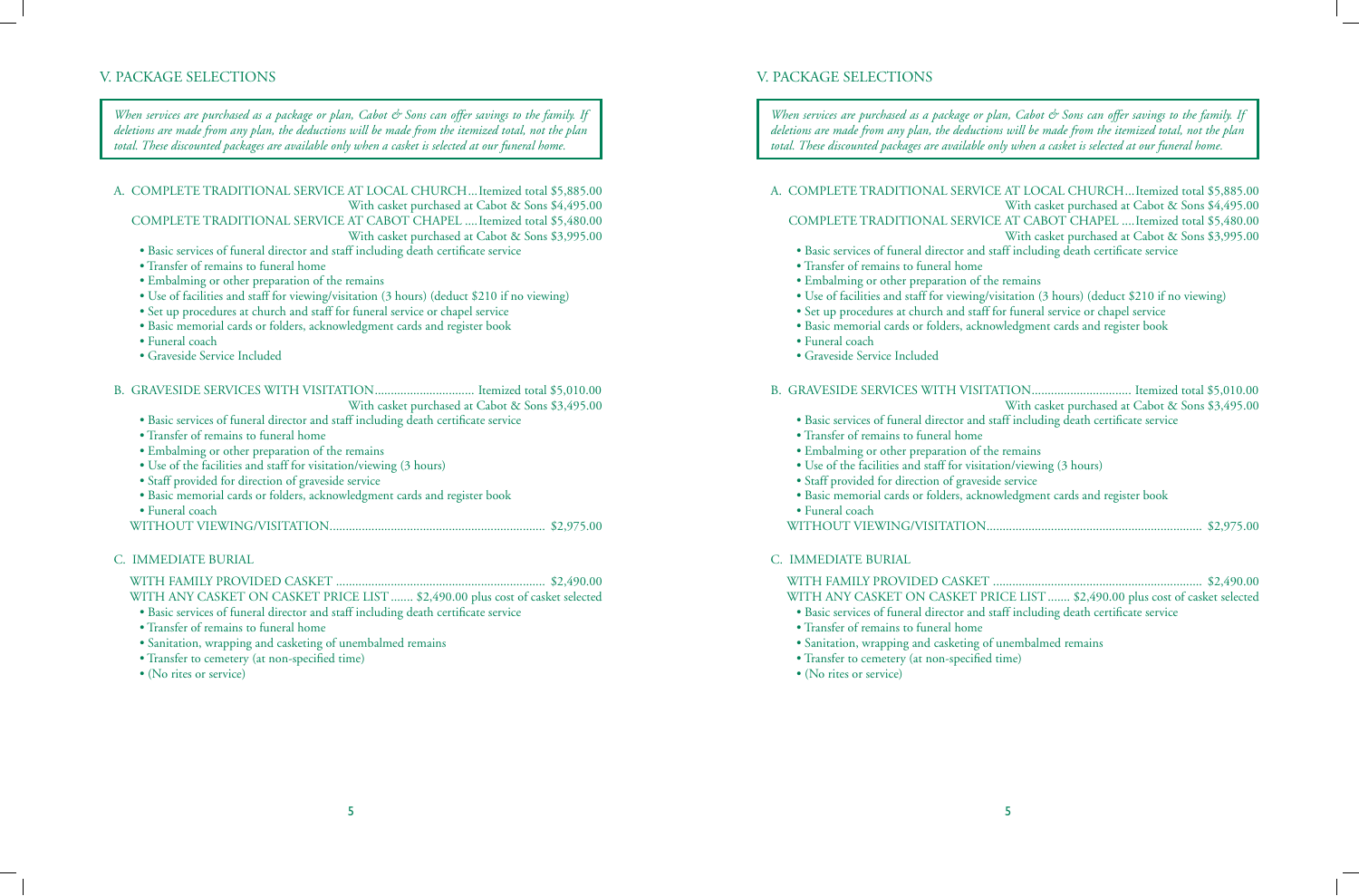| D. FORWARDING OF REMAINS TO ANOTHER FUNERAL HOME \$2,695.00<br>· Basic services of funeral director and staff including death certificate service<br>• Transfer of remains to funeral home<br>• Embalming (Autopsy/Tissue Harvest Case additional fees)<br>· Transportation to airport<br>· Shipping unit \$325.00 |  |
|--------------------------------------------------------------------------------------------------------------------------------------------------------------------------------------------------------------------------------------------------------------------------------------------------------------------|--|
|                                                                                                                                                                                                                                                                                                                    |  |
| • Use of facilities and staff for viewing (3 hours)                                                                                                                                                                                                                                                                |  |
| • Funeral director and staff to direct services<br>• Use of chapel or set up procedure at church                                                                                                                                                                                                                   |  |
| · Basic memorial cards or folders, acknowledgment cards and register book<br>· Funeral coach                                                                                                                                                                                                                       |  |
|                                                                                                                                                                                                                                                                                                                    |  |
| E. RECEIVING REMAINS FROM ANOTHER FUNERAL HOME<br>• Basic services of funeral director and staff                                                                                                                                                                                                                   |  |
| · Transportation from airport                                                                                                                                                                                                                                                                                      |  |
| · Funeral coach to cemetery with direction<br>• Refiling of disposition permit at local health department                                                                                                                                                                                                          |  |
|                                                                                                                                                                                                                                                                                                                    |  |
| • Use of facilities and staff for visitation (3 hours)                                                                                                                                                                                                                                                             |  |
| • Use of Chapel or set up procedures at Church<br>· Basic memorial cards or folders, acknowledgment cards and register book                                                                                                                                                                                        |  |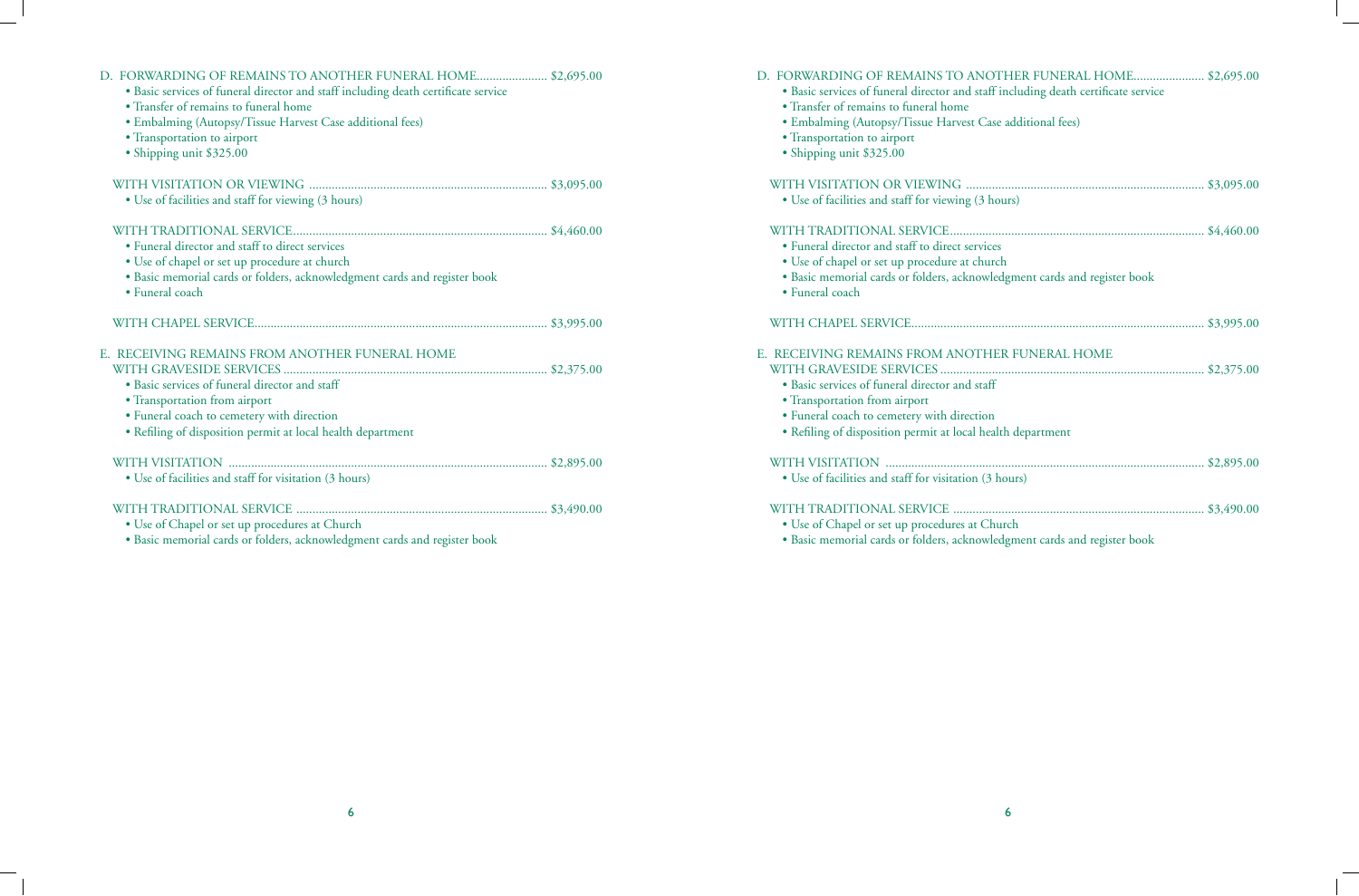## CREMATION PACKAGES

| F. TRADITIONAL SERVICE PRIOR TO CREMATION IN OUR CHAPEL  \$3945.00<br>· Basic services of funeral director and staff including death certificate service<br>• Transfer of remains to funeral home<br>• Embalming or other preparation of the remains<br>• Use of facilities and staff for viewing/visitation (deduct \$210 for no viewing)<br>• Use of facilities and staff for funeral ceremony or staff to direct service at other facility<br>· Basic memorial cards or folders, acknowledgment cards and register book<br>· Funeral coach and/or utility vehicle/flower van<br>· Cremation process (includes plastic box)<br>· Does not include casket |
|------------------------------------------------------------------------------------------------------------------------------------------------------------------------------------------------------------------------------------------------------------------------------------------------------------------------------------------------------------------------------------------------------------------------------------------------------------------------------------------------------------------------------------------------------------------------------------------------------------------------------------------------------------|
| G. CREMATION FOLLOWED BY MEMORIAL SERVICE<br>IN CHURCH OR CABOT CHAPEL<br>(no viewing/visitation) \$3,295.00<br>· Basic services of funeral director and staff including death certificate service<br>• Transfer of remains to funeral home<br>· Minimum preparation, casketing and refrigeration of unembalmed remains<br>• Use of facilities and staff for memorial ceremony at funeral home, church, or other facility<br>· Basic memorial cards or folders, acknowledgment cards and register book<br>• Transfer to crematory<br>• Cremation process (includes cardboard container and temporary plastic urn)                                          |
| H. VIEWING/VISITATION<br>· Basic services of funeral director and staff including death certificate service<br>• Transfer of remains to funeral home<br>• Minimum preparation of the remains (Our policy is not to dress unembalmed remains.)<br>• Use of facilities and staff for viewing/visitation (1 hour)<br>• Transfer to crematory<br>• Cremation process (includes cardboard container and plastic box)                                                                                                                                                                                                                                            |
| A "Direct Cremation" is a disposition of human remains by cremation without viewing/<br>visitation or rites or ceremony. The expense for direct cremation includes:<br>· Basic services of funeral director and staff including death certificate service<br>• Transfer of remains to funeral home<br>· Minimum preparation and refrigeration of unembalmed remains<br>• Delivery to crematory<br>• Cremation process (includes cardboard container and plastic box)<br>WITH CASKET FROM SELECTION ROOM \$2,450.00 plus cost of casket                                                                                                                     |

*If you want to arrange a direct cremation, you can use an alternative container. Alternative containers encase the body and can be made of materials like fiberboard or composition materials (with or without outside covering). The containers we provide are made of cardboard or wood.*